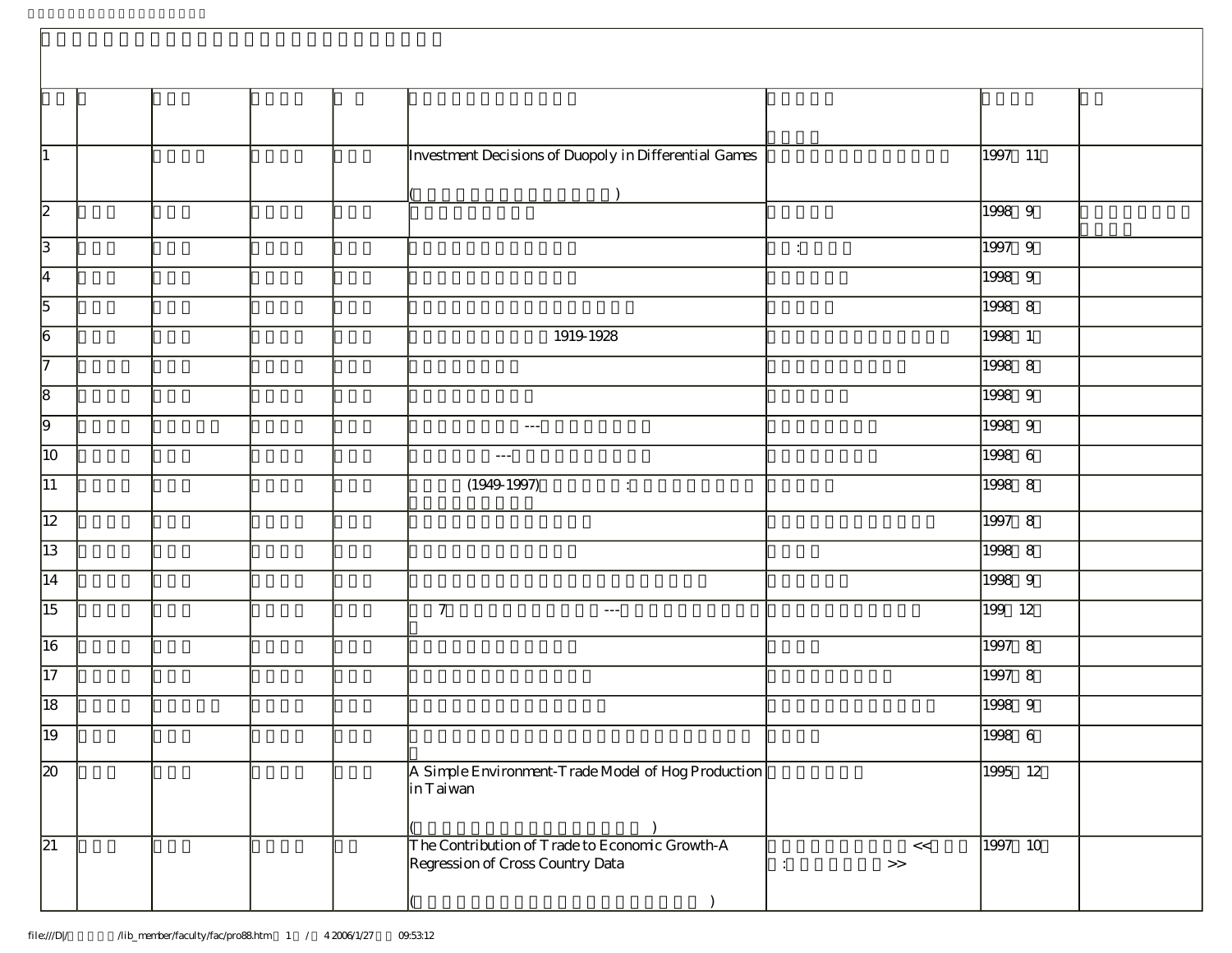| 22              |                                                                                                                 |                                                  | 1997 12 |
|-----------------|-----------------------------------------------------------------------------------------------------------------|--------------------------------------------------|---------|
| 23              | Evidence for the internal Location of actin in the<br>pseudorabies virion                                       | Virus Res.                                       | 1998 8  |
| $\overline{24}$ | Effect of ozone treatment on Toxocara canis eggs                                                                | The Journal Veterinary Medical<br>Science        | 1998 2  |
| 25              |                                                                                                                 |                                                  | 1998 6  |
| 26              | Performances of mesophilic anaerobic digestion<br>systems treating poultry mortalities                          | J.Environ. Sci. Health, partB                    | 1998 11 |
|                 |                                                                                                                 |                                                  |         |
| 27              |                                                                                                                 |                                                  | 1998 6  |
| 28              | Investigation Into Municipal Waste Leachate<br>In The Unsaturated Zone Of Red Soil                              | Environment international                        | 1997 4  |
| 29              | Estimating the Hydraulic Conductivity and<br>Diffusivity in Unsaturated Porous Media<br>Fractal Capillary Model | Journal of the Chinese Institute<br>of engineers | 1998 7  |
| $\overline{30}$ | Nonvolatile taste components of three strains of<br>Agrocybe cylindracea                                        | J.Agric.Food Chem                                | 1998 6  |
| $\overline{31}$ | A new method for seed oil body purification and<br>examination of oil body integrity following germination      | J.Biochem                                        | 1997    |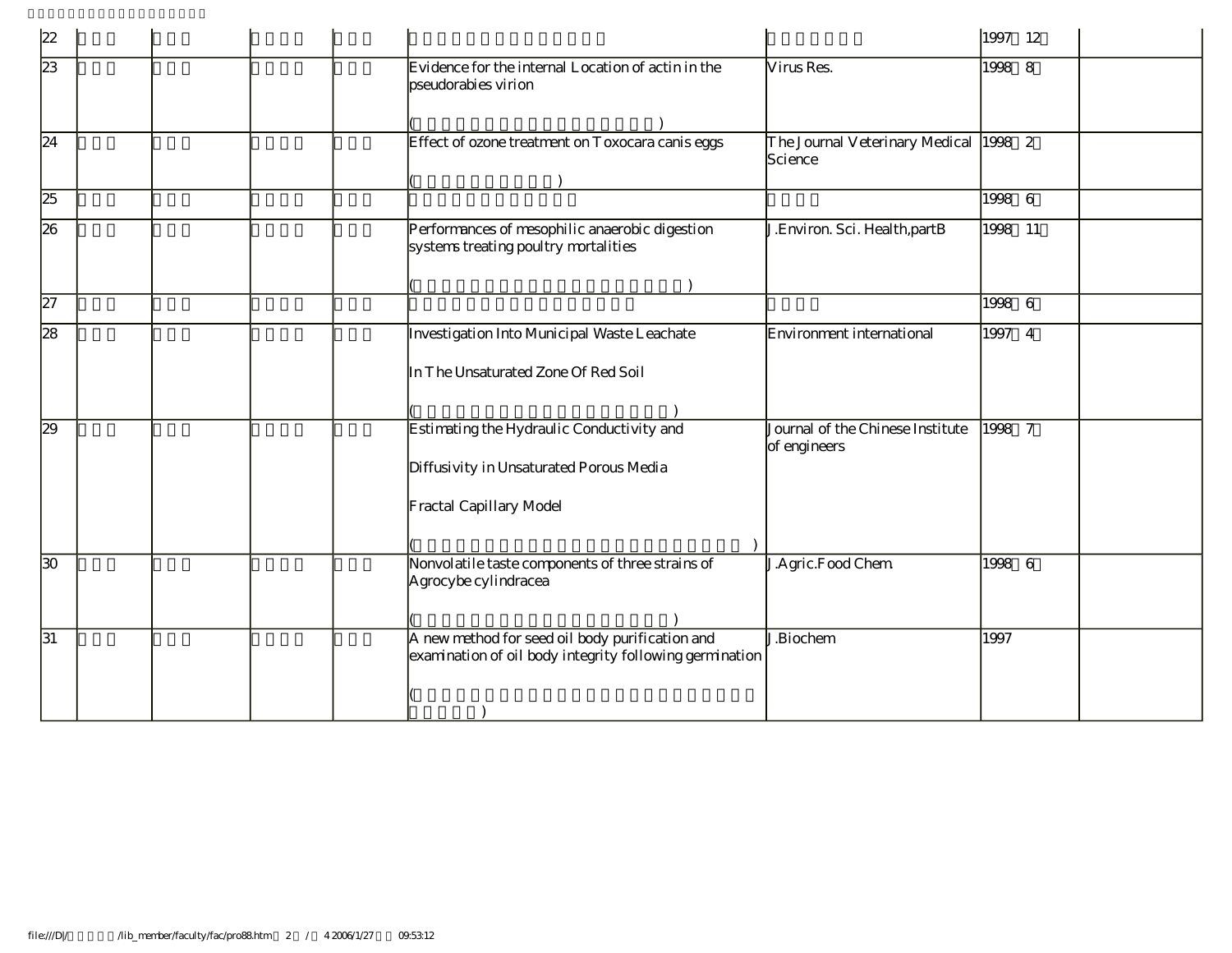| 32 | The complete hrp gene cluster of Pseudomonas<br>syringae PV. Syringae 61 includes two blooks<br>Of genes required for harpin secretion that are<br>arranged colinearly with Yersinia ysc homologs<br>Yersinia sp. ysc<br>Harpln | Mol.Plant9Microbe<br>Interact                                    | 1995 10 |
|----|---------------------------------------------------------------------------------------------------------------------------------------------------------------------------------------------------------------------------------|------------------------------------------------------------------|---------|
| 33 | Enantiomeric Inhibitors of Cholesterol Esterase and<br>Acetylcholinesterase                                                                                                                                                     | Biochimica et Biophysica Acta                                    | 1998    |
| 34 | A Secure Electronic Voting Protocol with IC<br>Cards<br>${\rm IC}$                                                                                                                                                              | The Journal of System and<br>Softwara                            | 1997 12 |
| 35 | Properties of Annihilators of Languages                                                                                                                                                                                         | Semigroup Forum                                                  | 1998    |
| 36 | Load-balancing in Multistage Interconnection<br>Networws under Multiple-pass Routing                                                                                                                                            | Journal of Parallel and<br>Distributed Computing                 | 1996    |
| 37 | Feature decomposition from solid models for<br>Automatic flattening                                                                                                                                                             | Computer-Aided Design                                            | 1996 6  |
| 38 | A Fast Multilayer Neural Network Training<br>Algorithm Based on the Layer-By-Layer Optimizing<br>Procedures                                                                                                                     | <b>IEEE Tran. on Neural</b><br>Network, Vo1.7, NO.3, PP. 768-775 | 1996 5  |
| 39 | Multivariable Self-tuning Temperature Control for a<br>Plastic Injection Molding Process                                                                                                                                        | <b>IEEE</b> Transactions<br>On Industry Application              | 1998 3  |